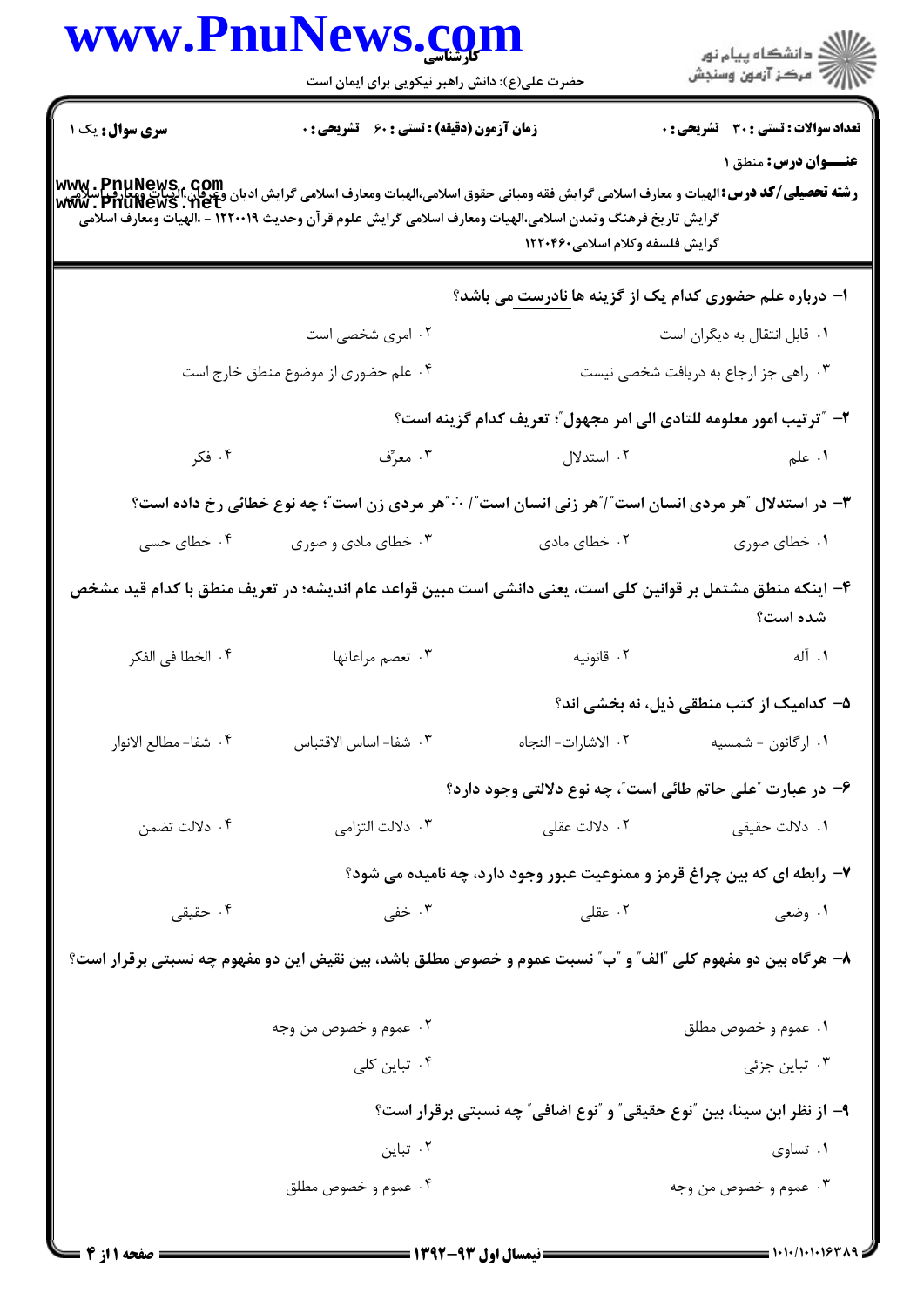## www.PnuNews.com

.<br>گ دانشگاه پیام نو**ر** أأأأأ مركز آزمون وسنجش حضرت علی(ع): دانش راهبر نیکویی برای ایمان است **تعداد سوالات : تستی : 30 ٪ تشریحی : 0 سری سوال : ۱ یک زمان آزمون (دقیقه) : تستی : 60 گشریحی: 0 عنــوان درس: منطق ۱** www . PnuNews , Com<br>رشته تحصیلی/کد درس:الهیات و معارف اسلامی گرایش فقه ومبانی حقوق اسلامی،الهیات ومعارف اسلامی گرایش ادیان وغرفان،الهیات ومعارف<br>www . PnuNews . net گرايش تاريخ فرهنگ وتمدن اسلامي،الهيات ومعارف اسلامي گرايش علوم قرآن وحديث ١٢٢٠٠١٩ - ،الهيات ومعارف اسلامي گرایش فلسفه وکلام اسلامی1۲۲۰۴۶۰ ∙ا− ″مرغ زاینده″ در تعریف خفاش چه نوع تعریفی است؟ ۰۴ خاصه مرکبه ۰۳ تعریف به مثال ۰۲ , سم ناقص ۰۱ حد تام 11- بين دو مفهوم كلي "لاآسيايي" و "لاايراني" چه نسبتي برقرار است؟ ۰۲ تباین جزئی ۰۱ تباین کلی ۰۴ عموم و خصوص مطلق ۰۳ عموم و خصوص من وجه ١٢- نسبت بين "جزئي حقيقي" و "جزئي اضافي" چيست؟ ١. هيچ جزئي حقيقي، جزئي اضافي نيست و هيچ جزئي اضافي، جزئي حقيقي نيست. ۰۲ هر جزئي اضافي، جزئي حقيقي است اما هر جزئي حقيقي، جزئي اضافي نيست. ۰۳ هر جزئي حقيقي، جزئي اضافي است اما هر جزئي اضافي، جزئي حقيقي نيست. ۰۴ هر جزئي اضافي، جزئي حقيقي است و برخي جزئي هاي حقيقي، جزئي اضافي اند **۱۳**- گزینه نادرست را انتخاب نمایید؟ ۰۲ جسم نامی نسبت به جسم، نوع اضافی است ٠١ در مراتب انواع، فقط انسان نوع حقيقي است ۰۴ انسان هم نوع حقیقی است و هم نوع اضافی ۰۳ در مراتب انواع، جوهر نوع حقيقي است 1۴- ″كلي ذاتي است كه در جواب أيَّ (كدامين) موجب تمييز يك نوع از انواع ديگر مي شود″؟ ۰۴ عرض خاص ۰۳ جنس ۰۲ فصا ۰۱ نوع 1۵– كدام قسم از "مطلب ما" (پرسش از چیستی) بعد از "مطلب هل" پرسیده می شود؟ ۰۳ مای شارحه اللفظ ۰۲ مای شا<sub>ر</sub>حه الاسم ۰۱ مای حقیقیه ۰۴ هر سه مورد ۱۶- در قضیه "هر انسانی ناطق است"، کدام مورد به صراحت ذکر نشده است؟ ۰۲ ذات موضوع ٠١. وصف عنواني موضوع ۰۴ عقد الحمل و وصف عنواني موضوع ۰۳ وصف محمولی ۱۷- مفهوم کلی که مختص افراد یک کلی است و در عین حال خارج از حقیقت آنها است چه نامیده می شود؟ ۰۳ فصل ۰۴ عرض عام ۰۲ جنس ۰۱ عرض خاص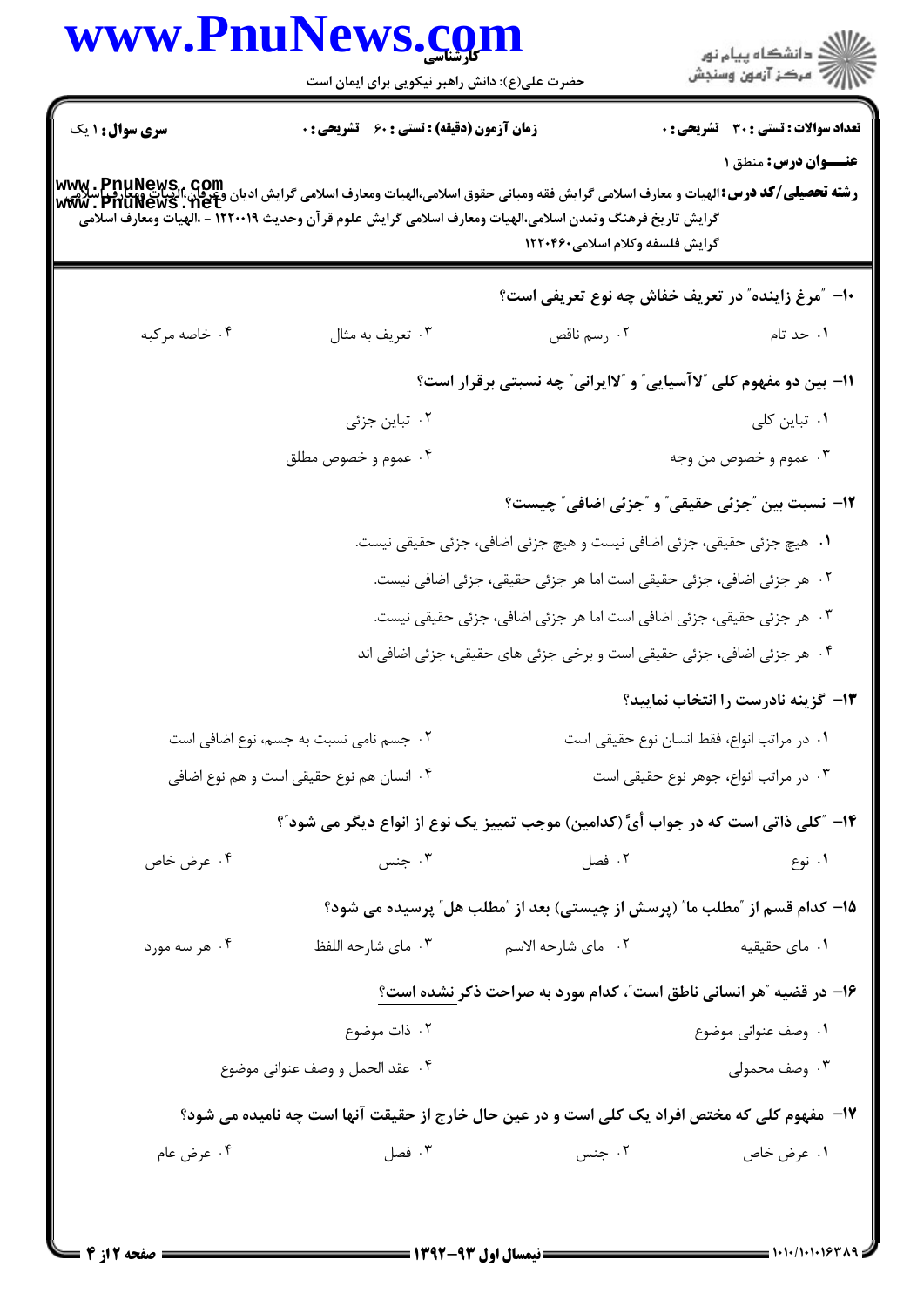|                              | www.PnuNews.com                                                                                                                                                                                                                                                                                  |                                                                                                          |                                                     |
|------------------------------|--------------------------------------------------------------------------------------------------------------------------------------------------------------------------------------------------------------------------------------------------------------------------------------------------|----------------------------------------------------------------------------------------------------------|-----------------------------------------------------|
|                              | حضرت علی(ع): دانش راهبر نیکویی برای ایمان است                                                                                                                                                                                                                                                    |                                                                                                          | ِ<br>∭ دانشڪاه پيام نور<br>∭ مرڪز آزمون وسنڊش       |
| <b>سری سوال : ۱</b> یک       | زمان آزمون (دقیقه) : تستی : 60 ٪ تشریحی : 0                                                                                                                                                                                                                                                      |                                                                                                          | <b>تعداد سوالات : تستي : 30 ٪ تشريحي : 0</b>        |
|                              |                                                                                                                                                                                                                                                                                                  |                                                                                                          | عنــوان درس: منطق ۱                                 |
|                              | <b>رشته تحصیلی/کد درس:</b> الهیات و معارف اسلامی گرایش فقه ومبانی حقوق اسلامی،الهیات ومعارف اسلامی گرایش ادیان وعرفان،الهیات ومعارف<br>Www . PIIUNewS . Net<br>Www . PIIUNewS . Net<br>گرایش تاریخ فرهنگ وتمدن اسلامی،الهیات ومعارف اسلامی گرایش علوم قرآن وحدیث ۱۲۲۰۰۱۹ - ،الهیات ومعارف اسلامی |                                                                                                          |                                                     |
|                              |                                                                                                                                                                                                                                                                                                  | گرایش فلسفه وکلام اسلامی۱۲۲۰۴۶۰                                                                          |                                                     |
|                              |                                                                                                                                                                                                                                                                                                  | 1۸– عقد الوضع قضيه ″هر انساني ناطق است″، كدام است؟                                                       |                                                     |
|                              | ۰۲ علی ناطق است                                                                                                                                                                                                                                                                                  |                                                                                                          | ٠١ على انسان است                                    |
|                              | ۰۴ برخی انسانها ناطق اند                                                                                                                                                                                                                                                                         |                                                                                                          | ۰۳ هر ناطقی انسان است                               |
|                              | ۱۹- قضیه شرطی است که در آن به عناد بین دو نسبت خبری حکم شده است به گونه ای که اجتماع و ارتفاعشان محال است؟                                                                                                                                                                                       |                                                                                                          |                                                     |
|                              |                                                                                                                                                                                                                                                                                                  |                                                                                                          |                                                     |
|                              | ٢. قضيه منفصله حقيقيه                                                                                                                                                                                                                                                                            |                                                                                                          | ٠١ قضيه شرطي متصله                                  |
|                              | ۰۴ قضيه منفصله مانعه الخلو                                                                                                                                                                                                                                                                       |                                                                                                          | ٠٣ قضيه منفصله مانعه الجمع                          |
|                              |                                                                                                                                                                                                                                                                                                  | <b>۲۰</b> - تعریف انسان به "جسم نامی ناطق" چه تعریفی است؟                                                |                                                     |
| ۰۴ رسم ناقص                  | ۰۳ حد ناقص                                                                                                                                                                                                                                                                                       | ۰۲ حد تام                                                                                                | ٠١. رسم تام                                         |
|                              |                                                                                                                                                                                                                                                                                                  | <b>3- تعریفی که از انضمام جنس بعید و فصل قریب حاصل آید چه نامیده می شود؟</b>                             |                                                     |
| ۰۴ حد ناقص                   | ۰۳ رسم ناقص                                                                                                                                                                                                                                                                                      | ۰۲ رسم تام                                                                                               | ۰۱ حد تام                                           |
|                              |                                                                                                                                                                                                                                                                                                  |                                                                                                          | <b>3۲- کدام گزینه جزو استدلالات مباشر نمی باشد؟</b> |
| ۰۴ عکس مستوی                 | ۰۳ داخل در تحت تضاد                                                                                                                                                                                                                                                                              | ۰۲ تناقض                                                                                                 | ٠١. استقراء                                         |
|                              |                                                                                                                                                                                                                                                                                                  | ٢٣- نقض التام قضيه "هر مثلثي، شكل است" كدام است؟                                                         |                                                     |
|                              | ۰۲ برخی غیر شکل ها، غیر مثلث اند                                                                                                                                                                                                                                                                 |                                                                                                          | ٠١. برخي غير مثلث ها، غير شكل اند                   |
| ۰۴ برخی شکل ها، غیر مثلث اند |                                                                                                                                                                                                                                                                                                  | ۰۳ برخی غیر مثلث ها، شکل اند                                                                             |                                                     |
|                              | ۲۴– اگر کسی در تعریف انسان از تئوری تحول انواع استفاده کرده و انسان را از میمون بداند و نتیجه بگیرد انسان همان میمون                                                                                                                                                                             |                                                                                                          |                                                     |
|                              |                                                                                                                                                                                                                                                                                                  |                                                                                                          | است دچار چه مغالطه ای شده است؟                      |
|                              | ۰۲ مغالطه این از آن- پس این همان                                                                                                                                                                                                                                                                 |                                                                                                          | ۰۱ مغالطه کنه و وجه                                 |
|                              | ۰۴ مغالطه هستی به جای چیستی                                                                                                                                                                                                                                                                      |                                                                                                          | ۰۳ مغالطه تعریف دوری                                |
|                              |                                                                                                                                                                                                                                                                                                  | ۲۵- در استدلال ″پنجره باز است″ / ″هر بازی پرنده است″ / ∵ پنجره پرنده است″؛ چه نوع مغالطه ای رخ داده است؟ |                                                     |
|                              |                                                                                                                                                                                                                                                                                                  |                                                                                                          |                                                     |
|                              | ۰۲ مغالطه اشتراک لفظی                                                                                                                                                                                                                                                                            |                                                                                                          | ۰۱ مغالطه اسم و مسمى                                |